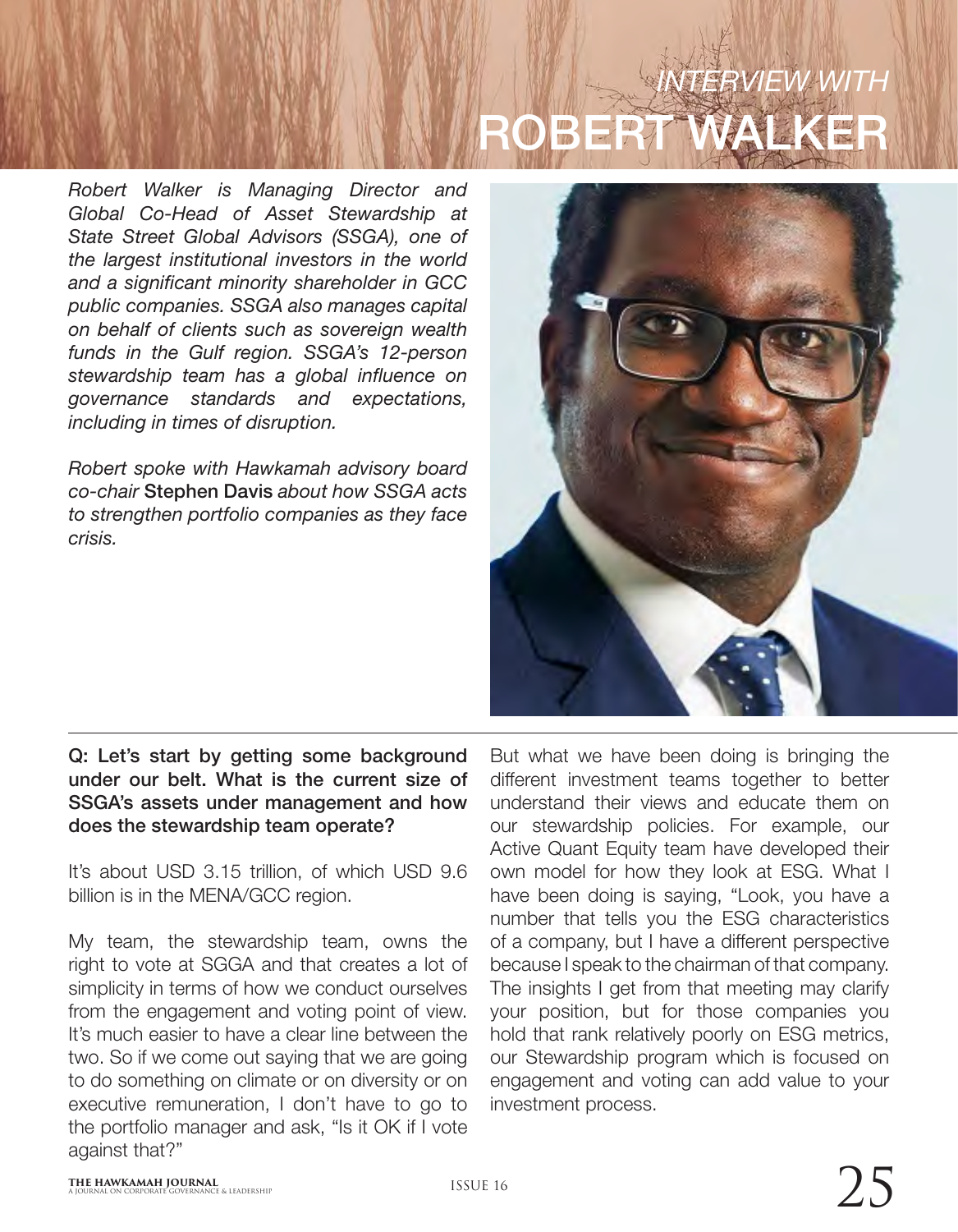Further, SSGA developed the "R-Factor"—an ESG analytics system—as a foundation upon which different investment teams can base their ESG research. And what we are starting to see through the R-Factor is the way in which we can really engage with companies on ESG issues in a consistent way and then give companies the opportunity to improve their ESG disclosure and create a momentum effect.

# Q: It's important to note that your stewardship team has ownership of the voting, whereas in other shops each fund manager may vote differently. Many people in the market fail to appreciate that there are very different models of stewardship.

The benefit of our model is that we have very experienced people who have been doing this for a long time. Every year we select three industry sectors to examine and we explore ESG insights and communicate them to investors and clients. Then we have the thematic approach where we focus on global ESG issues which we think are impacting businesses on a five-year time scale – for e.g. climate change, gender diversity and culture. And because we are voting all holdings through a single channel, clients who give us assets to manage understand that they are essentially signing up to our stewardship policies.

This means that when we speak to companies, we have got that weight behind us. I can tell you that when I joined State Street three years ago, I was quite surprised by the amount of stewardship work that we do. The reality is that in Europe last year we engaged with most of the largest oil and gas companies that we hold. I and my team met with every single chair of those companies. We talked to them about climate change, we pushed them. Companies know that when we come to meet with them, we are prepared. Engagement is at the core of what we do. We have to understand the ESG characteristics of the portfolio companies that we own.

Q: Let's talk now about when disruption affects companies in which you invest. How does SSGA apply stewardship at companies facing the pandemic or, more generally, existential crisis, particularly in MENA or the GCC region?

I don't think there is a regional bias here. When COVID-19 hit, the first thing we did was to consider how we want to support our portfolio companies. So we put out guidance to boards, telling them that we are here to support you in the short to medium term and assuring them that we realize for now that you need to put a priority on your employees and wider stakeholders.

We have done 150 COVID-related engagements with companies in the last six months. And they all are saying the same thing: we have had to focus more on our employees—but we haven't necessarily got the metrics to measure that. I mean, how do you best define materiality of human capital? So there's a definite data challenge there. That's why SASB [Sustainability Accounting Standards Board] is re-focusing its attention on human capital.

On top of that, we have got the racial diversity element coming in as well. And we all know and see the evidence that companies that are more diverse, in gender and racial perspectives, outperform.

If you look at the GCC, we see markets beginning to wake up to the gender portion of that. Every single one of the long-term economic development plans of GCC states–Saudi Arabia, UAE– will have a sentence somewhere saying we need to increase the penetration of women in the economy. So that is clear. It's because they all realize that their future economic success is linked to more women coming into workforce. McKinsey did a study showing that if the GCC increased the penetration of women in the economy to 50%, you would create more than 800 billion in new GDP. And if you look at Saudi Arabia, it has more women graduating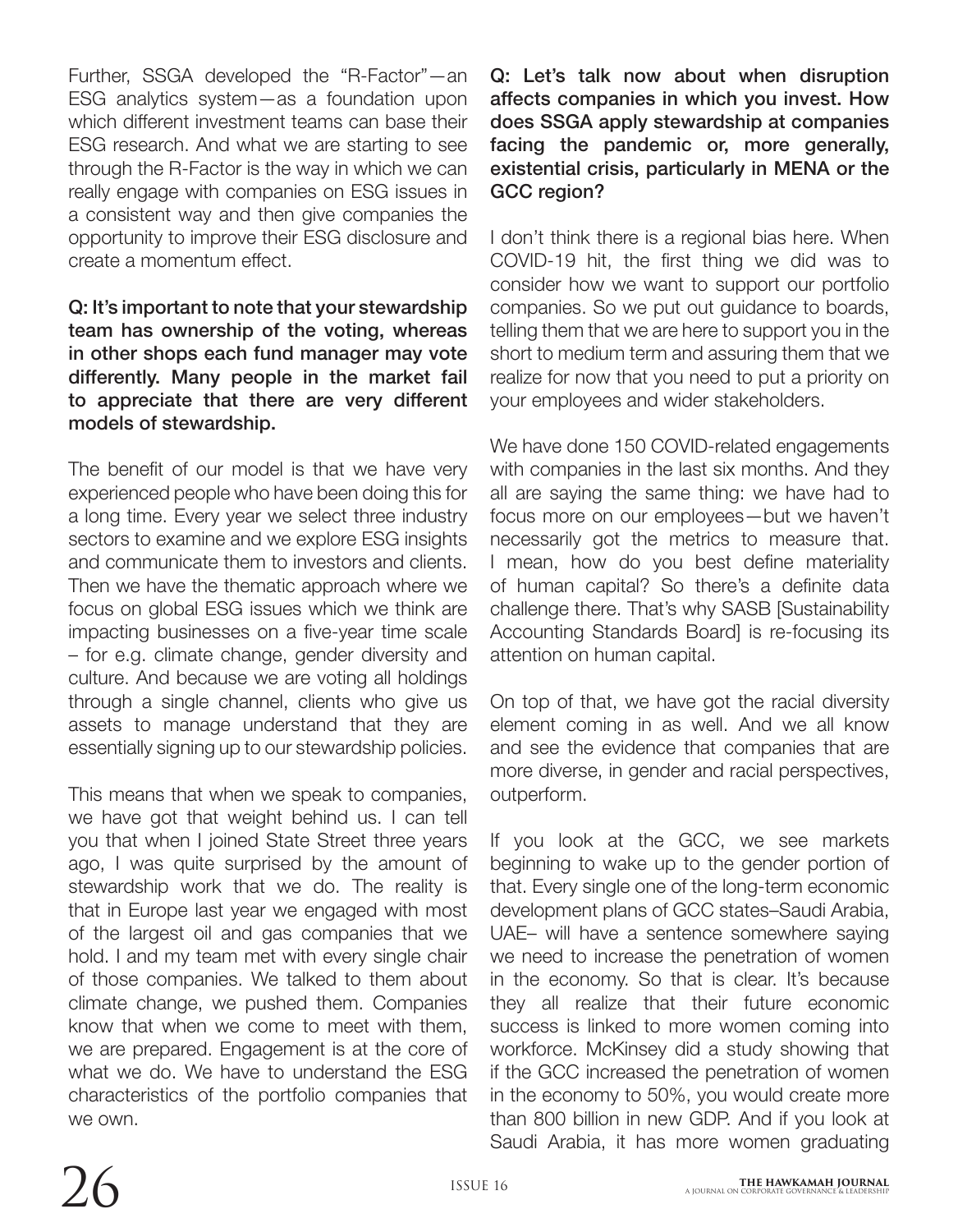

from university than men. If they don't create opportunities for them, they are going to leave. Not immediately, but they are well-educated, they can leave. Even when I was in the Middle East two years ago speaking to sovereign funds, they were all talking about this.

I remember visiting a sovereign wealth fund to discuss climate change and I can tell you that of the 30 people in the room 90% were women. These were future leaders of the fund, and they were asking questions and they were plugged in. So I think change is happening, and this is driven by the economic rationale, which again feeds into our program – which is value, not values.

Everything we do from the stewardship perspective is rooted in economic value. Because our job, my job, is to push companies to improve their ESG characteristics to create long-term value for our clients. In order to do that, I need to be able to demonstrate that by focusing on issues such as diversity, board accountability, or

corporate governance, for example we are going to reduce risk across the portfolio.

### Q: Is it right to infer, then, that SSGA believes that a company would be wise to ensure diversity in crisis decision making?

Yes. I think there is clear evidence now and we proved this in the US with the "Fearless Girl" campaign where we identified this issue. Why do we have all these US companies that do not have a woman on the board? We didn't just go to companies and say, "Women are 50% of the population, why is there this gap?" We actually got the academic evidence, the broker research, to show that companies that have women on boards have a better return on equity than those that do not.

We started pushing companies to respond. We wrote guidance to help companies understand the issue. We then said, "Look, we will work with you on this issue but if you don't engage with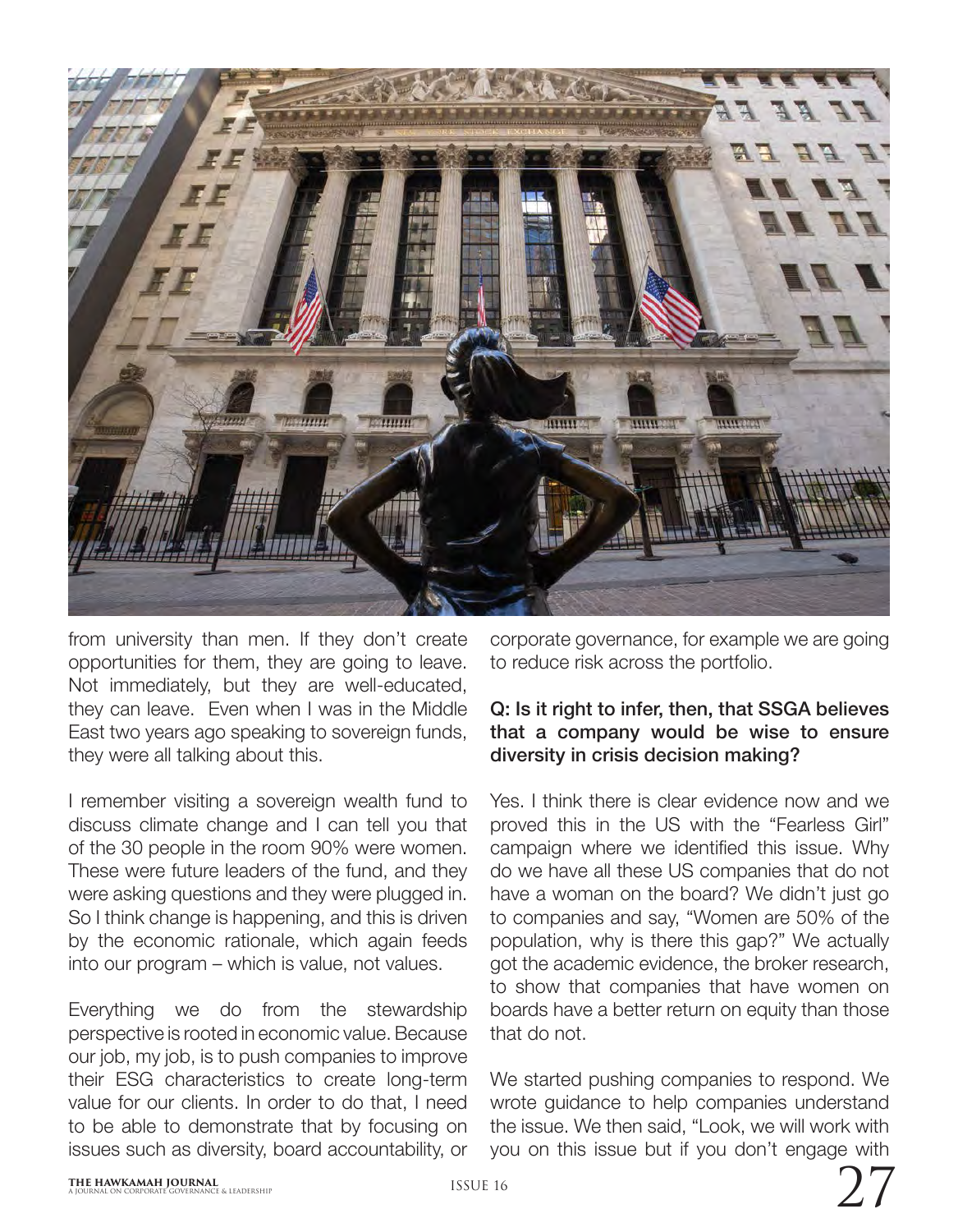us and sell us a plan on how you will address the issue, we will vote against management." And over the last two years, I think we identified 1,463 companies that didn't have one woman on the board and 54% of these companies have now added a woman to their boards.

Of course, we look at a range of issues such as the quality of governance, which includes diversity, as well as environmental and social factors. At the beginning of this year we wrote to companies in our main indices, but not yet to MENA companies.

We probably need to give MENA companies a bit more time. One of the reasons we wanted to understand the state of play in gender diversity in the GCC in 2018 was because Saudi Arabia was joining the MSCI and FTSE emerging market indices in 2019. And because of that we would have more exposure to those companies. But we recognized that we just can't stomp into these places and say, "You need to add more women to your boards immediately or otherwise we will vote against". We have to give them time and we did that in the US. We engaged with US companies for a little while before saying that we will vote against.

I expect we will update our GCC paper next year and then we might look up whether or not it's the right time to implement our voting policy for MENA. It's difficult and there may be a data challenge there, but this is certainly something that is on our radar.

# Q: Might you expect the pandemic to accelerate SSGA's engagement on ESG?

The pandemic has highlighted the significance of traditional social issues such as labor practices and employee health and safety. And I think it is fair to say that the identification of Human Capital Management metrics is now a persistent challenge for companies.

That's why our R-Factor model is so powerful. It helps us identify companies doing the right thing on environmental and social factors. And we want to work with companies that aren't doing that. And if they don't want to change or offer plans to change, then we can say, "We see it as a risk that you are not doing it, we think other companies in the sector are doing it and thereby benefiting from lower risk profile. Therefore, if you're not listening to us, we are going to use our vote."

# Q: Whom do you typically want to engage with: Management or the board of directors?

We typically speak to the board. We also have companies that approach us, because of their R-Factor score or because we voted against them on an issue. But mainly it is the board of directors. Interestingly, our fundamentals teams mainly talks to management. There are situations where the fundamentals team organizes a meeting with a company, where they meet with the CEO—and the stewardship team joins these meetings. And when we, the stewardship team, organize a meeting with the same company, we meet with the chair—and the fundamentals team joins in.

# Q: Is there something from the pandemic that you have learned as an investor in respect to stewardship? Questions you might ask which you might not have asked before?

I think the biggest thing to come out of the pandemic is the ability of our stewardship program to be flexible. We set out our priorities in the beginning of the year: the sectors we will look at and our themes. Then COVID came, and all of a sudden these long-term ESG issues are relevant. But they are not as relevant as this company needs urgent capital. And yes, we are going to have to vote on a shareholder resolution or think about compensation – not this year, but next year – as a lot of companies will be coming and saying to us, "Our CEO is a good guy, we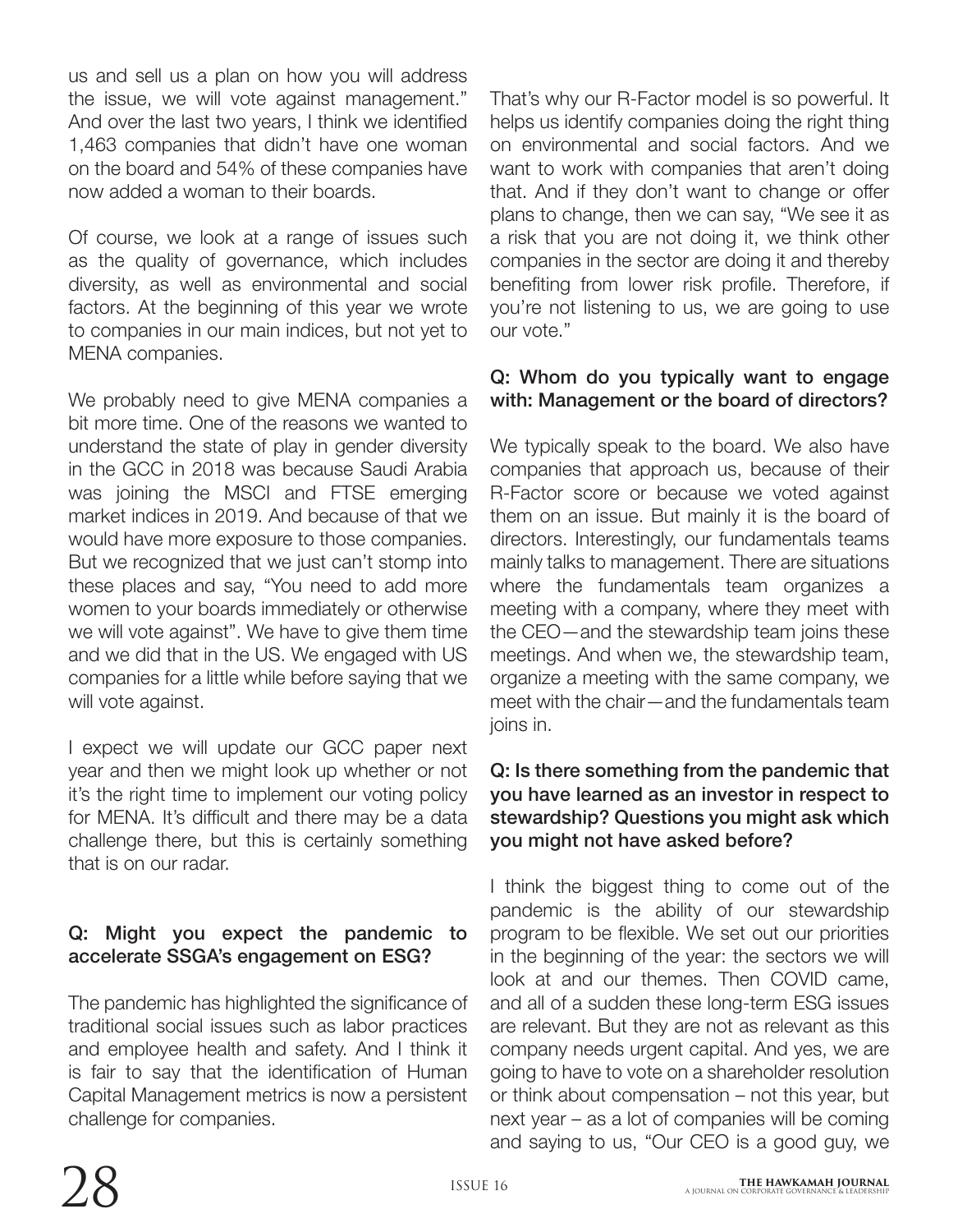are going to have think about how we pay him because last year COVID happened and he is not going to meet his targets but we don't want him to go."

So the pandemic has definitely focused our attention on the liquidity of the business, its capital position and, especially, the rise of social issues. We might say to companies, "You haven't been thinking about your employees, but now their well-being should be one of your business priorities – they are working from home and what are the implications for productivity? Every company now acknowledges that no one is going to return to the office five days a week. There will probably need to be a balance of two or three days. So the rise of social issues is here to stay and I think that we can expect companies to disclose more information on human capital and how they are managing their employees. But also the wider benefits you are providing to your employees, because people are not just working for salaries anymore and, if they are increasingly working from home, they are looking at wider benefits. So there is a potential competitive advantage for companies if they can demonstrate their appeal. But again, there is a data challenge and we are looking to SASB and other frameworks to help provide the KPIs to measure that.

#### Q: Do you expect that SSGA will be changing its perspectives on executive remuneration at portfolio companies in the context of the pandemic?

I don't think it has changed our perspectives, but I think it's more that we are we are being upfront. We put out some guidance recently on COVID-19 and compensation where we are telling companies what we expect from them. What we don't want to see is companies laying off employees because of COVID but then on the other hand handing executives the same bonuses and awards.

All companies are going through some pain, with some sectors being more exposed to COVID. Of course, some companies will need to change their performance metrics given the new reality we live in. But I think that's got to be measured and companies need to think about the reputation risk of thinking that it is business as usual when some of their employees have been furloughed or laid off.

So we are certainly being more flexible. But that flexibility is not a signal to companies that they can do whatever they want. It is more that we want to support our portfolio companies, and we will do that, but we are supporting them where they are doing things that are appropriate and sensible, and aligned with the experiences of the wider workforce.

# Q: Would you say there has been a shift in what you are expecting from companies in terms of risk management for a crisis? In terms of stewardship, what will you be asking of companies?

In the COVID guidance that we put out in March 2020, we were quite clear that we wanted companies to be more upfront with us on how COVID has changed the risk profile of the business – whether it's the supply chain, their employees, their need for capital in some cases. And we have seen a lot of companies that have been talking about de-centralizing their supply chain after years of trying to centralize it, which led to a lot of problems with COVID. So we are asking companies to engage with us on that. Many companies have responded and, where appropriate, we have supported them.

The issue even comes up around leadership succession. We have seen some senior executives getting COVID, and in some stark cases, dying. Have companies thought about that enough? What happens if a few senior executives get COVID and are out – can we cope with that?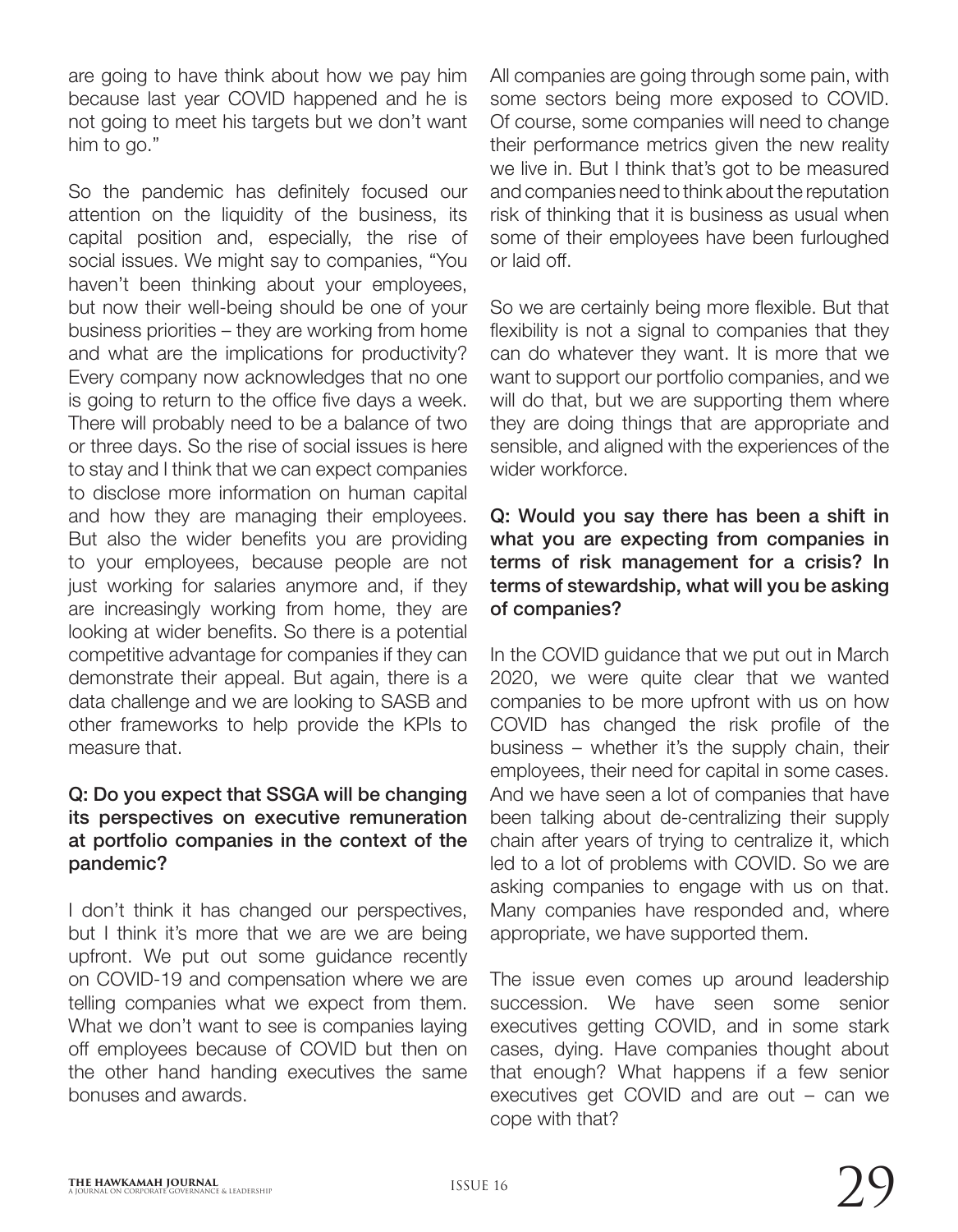#### Q: So you are trying to figure out, in a way, what risk management for an existential crisis might work best?

The problem is that  $-$  a little bit like with corporate governance – you are fighting the last crisis. Whenever there is a new governance code, usually this is to prevent what happened previously from happening again. It's very hard to be forward looking. But of course you want companies, as much as possible, to put in place processes that allow them to react.

I know people have talked about the possibility of pandemics, but it was still something that was not foreseen. We will learn lessons from it, we will engage companies and build those lessons into our engagement. We will need to support our portfolio companies in the short to medium terms, but also to remind them that we have not forgotten about other issues such climate change and board accountability. We are still talking to companies about those issues, but we are recognizing that companies need to focus on safeguarding the business.

### Q: In terms of engagement with MENA or GCC companies, you did an intensive consultation or engagement with them in 2018. Are expecting to do another one in 2021?

Yes, we will update it next year in order to see what has changed. In 2018, we did our own research and put together a report. In 2021, what we want to do is to repeat that exercise and maybe also survey some of our key partners in the GCC to see what their expectations are.

We put out a report last year on how sovereign funds are approaching ESG and one of the things that came out of it was how important governance of portfolio companies is for these funds. When they are thinking about ESG, the most important factor for them was corporate governance. I presume this is because most countries have governance codes, stock exchanges are now thinking about this, and governance is measurable in the sense that when something goes wrong, you can see it in the share price fairly quickly. We have Wirecard as a recent example of this and we are now asking ourselves questions again such as how relevant is an audit to the financial health of a business and does it actually do what it says it's going to do.

We run our own corporate governance screens. For instance, a few years ago we created our own high-level European governance screen which was essentially based on all the European markets and allowing us to create a set of highlevel principles and then codifying that.

We ended up with a really nice view on what European governance looks like. So when we are talking with a French company, we can tell them that their governance might be good for a French company, but not as good against European